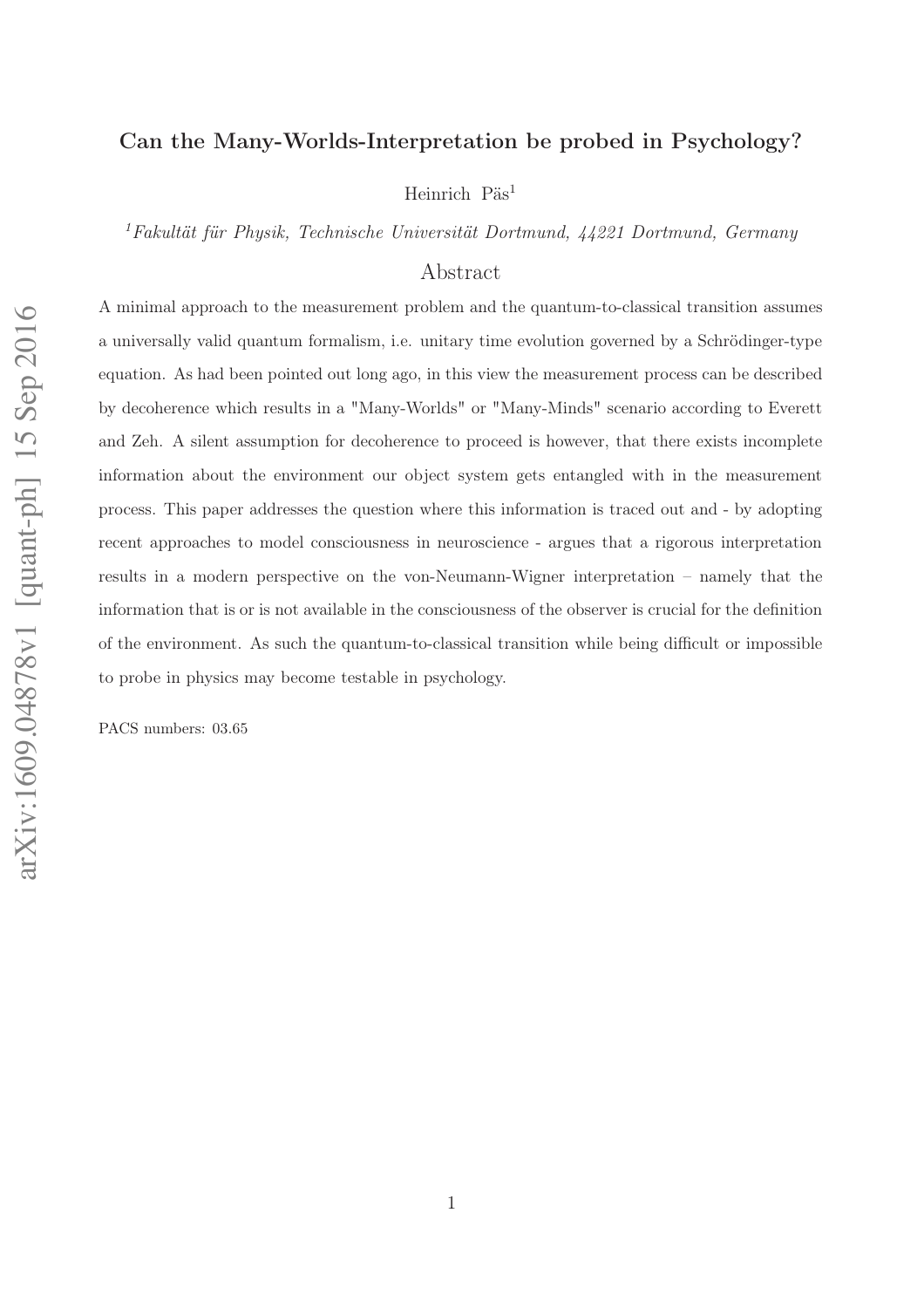The problem of how to understand the quantum-to-classical transition dates back to the early years of quantum mechanics. Among the various interpretations of the quantum measurement process the "Many Worlds" or "Many Minds" interpretations (MWI) [1, 2] are recently becoming increasingly popular [3]. This scenario is attractive as it does not introduce any new elements into the formalism of quantum mechanics which go beyond the unitary evolution governed by a Schrödinger-type equation, and can in this sense be understood as "minimal" or "conservative".

In the following we briefly review the measurement process and the role of decoherence in the MWI, before we concentrate on the crucial importance of the observer's perspective.

In quantum mechanics, the state vector  $|\Psi\rangle$  describes the complete knowledge about a system and evolves deterministically according to a Schrödinger-type equation

$$
i\frac{d}{dt}|\Psi(t)\rangle = H|\Psi(t)\rangle.
$$
 (1)

The state vector does not, however, unambiguously determine the outcomes of measurements. What happens during a measurement can be easily illustrated by adopting a spin-1/2 or Q-bit object system  $|\Psi\rangle \sim \{|\uparrow\rangle, |\downarrow\rangle\}$  which is coupled to a measurement apparatus with states  $\{|0\rangle, |+\rangle, |-\rangle\}$ . In the measurement process the object system gets entangled with the apparatus and unitary evolution yields a state vector  $|\Psi_{\text{tot}}\rangle$  for the complete (object + apparatus) system

$$
|\Psi_{\text{tot}}\rangle \sim |\uparrow 0\rangle \rightarrow |\uparrow +\rangle
$$
  

$$
|\Psi_{\text{tot}}\rangle \sim |\downarrow 0\rangle \rightarrow |\downarrow -\rangle.
$$
 (2)

In general our object system will be in a superposition  $|\Psi\rangle \sim \alpha_{\uparrow} |\uparrow\rangle + \alpha_{\downarrow} |\downarrow\rangle$  which in the measurement process then evolves via

$$
|\Psi\rangle \sim \alpha_{\uparrow} |\uparrow, 0\rangle + \alpha_{\downarrow} |\downarrow, 0\rangle \to |\Psi\rangle \sim \alpha_{\uparrow} |\uparrow, +\rangle + \alpha_{\downarrow} |\downarrow, -\rangle. \tag{3}
$$

The latter two terms then correspond to the infamous Everett branches, "Many Worlds" or "Many Minds": if the apparatus is understood as observer the experimentalist will find herself within one of the branches and will not experience any alternative realities. The understanding of the measurement process as a coupling of object system, measurement apparatus and observer is known as the von-Neumann chain [4], and it leads immediately to a new problem: where in this chain is the quantum-to-classical transition, also known as "Heisenberg cut",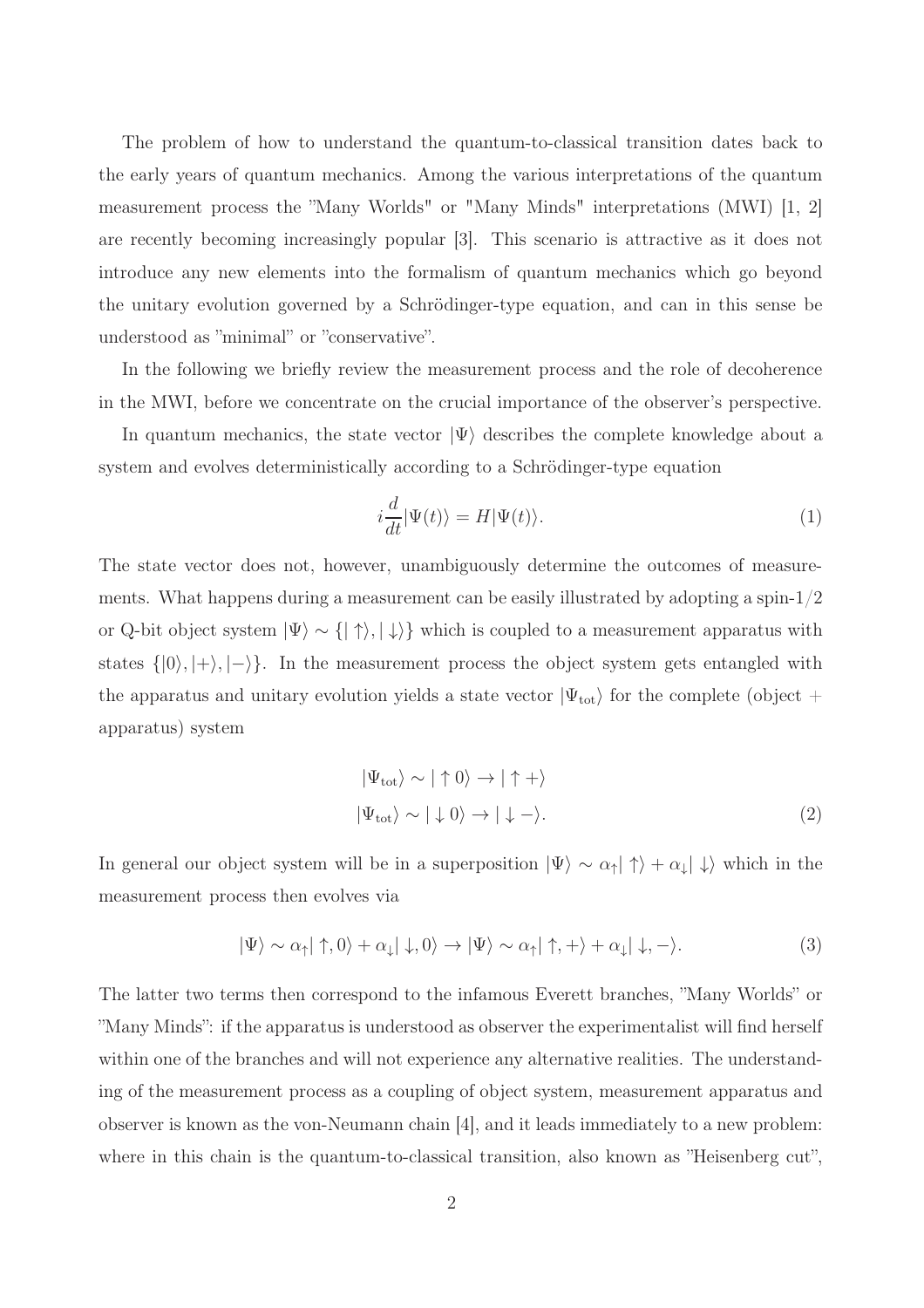happening? In principle there could always be an outside observer ("Wigner's friend") who would experience her experimentalist buddy in a quantum superposition or "Schrödinger cat state". All that seemed to be known for sure is that the mind of the observer is in a well-defined state ("psycho-physical parallelism" [4]). In this situation Wigner advocated a quantum collapse triggered in the experimentalist's consciousness ("consciousness as the last observer") and this understanding is known as the Wigner-von-Neumann interpretation [5].

Wigner later on changed his mind, however, when H.D. Zeh discovered decoherence ([2], see also  $(6-9)$ : the phenomenon that entanglement with the environment leads to an extremely fast suppression of interference terms/quantum superpositions. Decoherence can be understood most easily in terms of reduced density matrices  $\rho^{\rm r}$ . If we consider the density matrix of a quantum system  $\rho = |\Psi\rangle\langle\Psi|$  in the basis  $|a\rangle$ , the matrix element  $\rho_{a'a}$  is given by the product of wave functions

$$
\rho_{a'a} = \langle a' | \Psi \rangle \langle \Psi | a \rangle \equiv \psi^*(a') \psi(a) \tag{4}
$$

and a total system consisting of two entangled sub-systems is described by

$$
\rho_{a'b'ab} = \psi^*(a',b')\psi(a,b). \tag{5}
$$

Considering now an observable acting only on the a-subsystem  $L_{a'b'ab} \equiv L_{a'a}\delta_{b'b}$ , one can calculate the expectation value as

$$
\langle L \rangle = Tr(\rho L) = \sum_{a'b'ab} \psi^*(a',b') L_{a'a} \delta_{bb'} \psi(a,b) \equiv \sum_{a'a} \rho_{a'a}^r L_{a'a}
$$
(6)

with

$$
\rho_{a'a}^{\mathbf{r}} = \sum_{b'} \psi^*(a', b') \psi(a, b'). \tag{7}
$$

By looking only at the a-subsystem we trace out or average over the uninteresting degress of freedom of the remainder of the system. The resulting reduced density matrix  $\rho^r$  looks then exactly like a mixed state.

While this process provides an elegant and minimal explanation of the quantum measurement process, it also has two disturbing consequences:

• "Many Minds": the observer "splits" into multiple copies observing each possible outcome.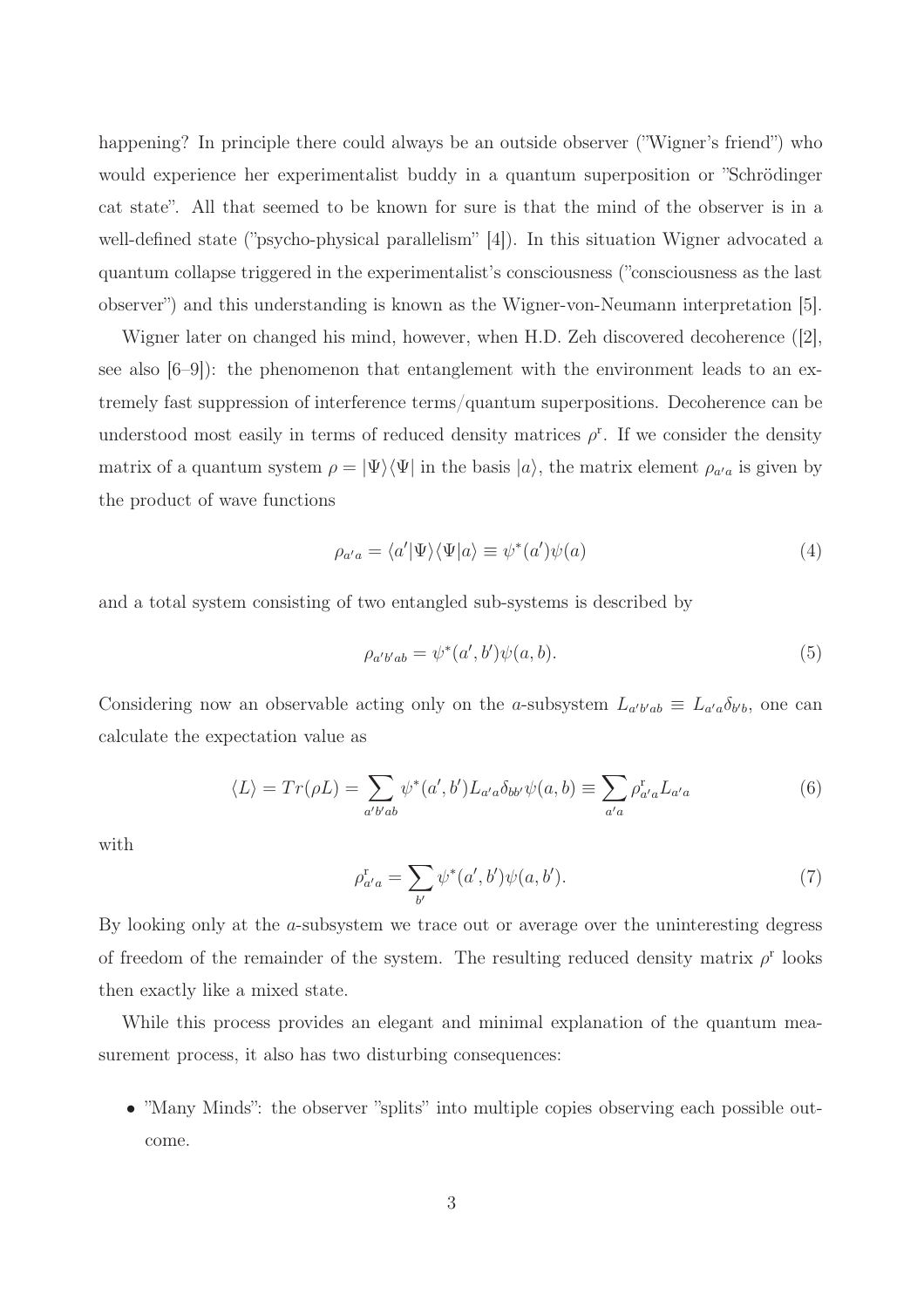• Classical reality is a consequence of perspective. It results from ignoring information about the exact state of the environment. It is "emergent", not fundamental.

While heated debates have been fought out over the first of these points, this paper argues that the real "elephant-in-the-room" is the second consequence: Classical reality is a consequence not only of a measurement system being coupled to an environment but also of the incomplete knowledge about this environment, which is of course a consequence of the local observer who simply cannot have all possible information about the exact state of the entire Universe. This local perspective has been dubbed "frog perspective" (local, classical) by Tegmark and Zeh in contrast to the "bird perspective" (non-local, quantum) in which the entire quantum system would be observed and no quantum-to-classical transition takes place: The quantum-to-classical transition is perspectival!

Thus in principle there are two possible kinds of quantum systems:

- Isolated (typically microscopic) systems with no interaction with the environment. While all quantum systems we have experience with are of this type, this is naturally always an approximation.
- The entire quantum Universe: global, encompassing, with no external environment and thus not subject to decoherence, which can be experienced only in the non-local bird perspective. It is this latter system which constitutes the only true fundamental quantum state.

As a side remark, let me mention that the quantum Universe thus has a vanishing von-Neumann entropy. It thus seems likely that the quantum Universe by itself is timeless, as described by the Wheeler-DeWitt equation [10]. It has been argued by Zeh [11] and Kiefer [12] that time itself then could be an emergent property of classical spacetime as a consequence of decoherence related to averaging out irrelevant gravitational degrees of freedom such as gravitational waves or tiny density fluctuations. In this case, not only the classical world but even time would be perspectival (compare the recent work by Rovelli [13] which argues along these lines).

The main open question of this approach seems to be what defines the "frog perspective" or - in Tegmark's words - the "factorization" [14] into subject, object and environment. Obviously this perspective is a consequence of the observer's consciousness being confined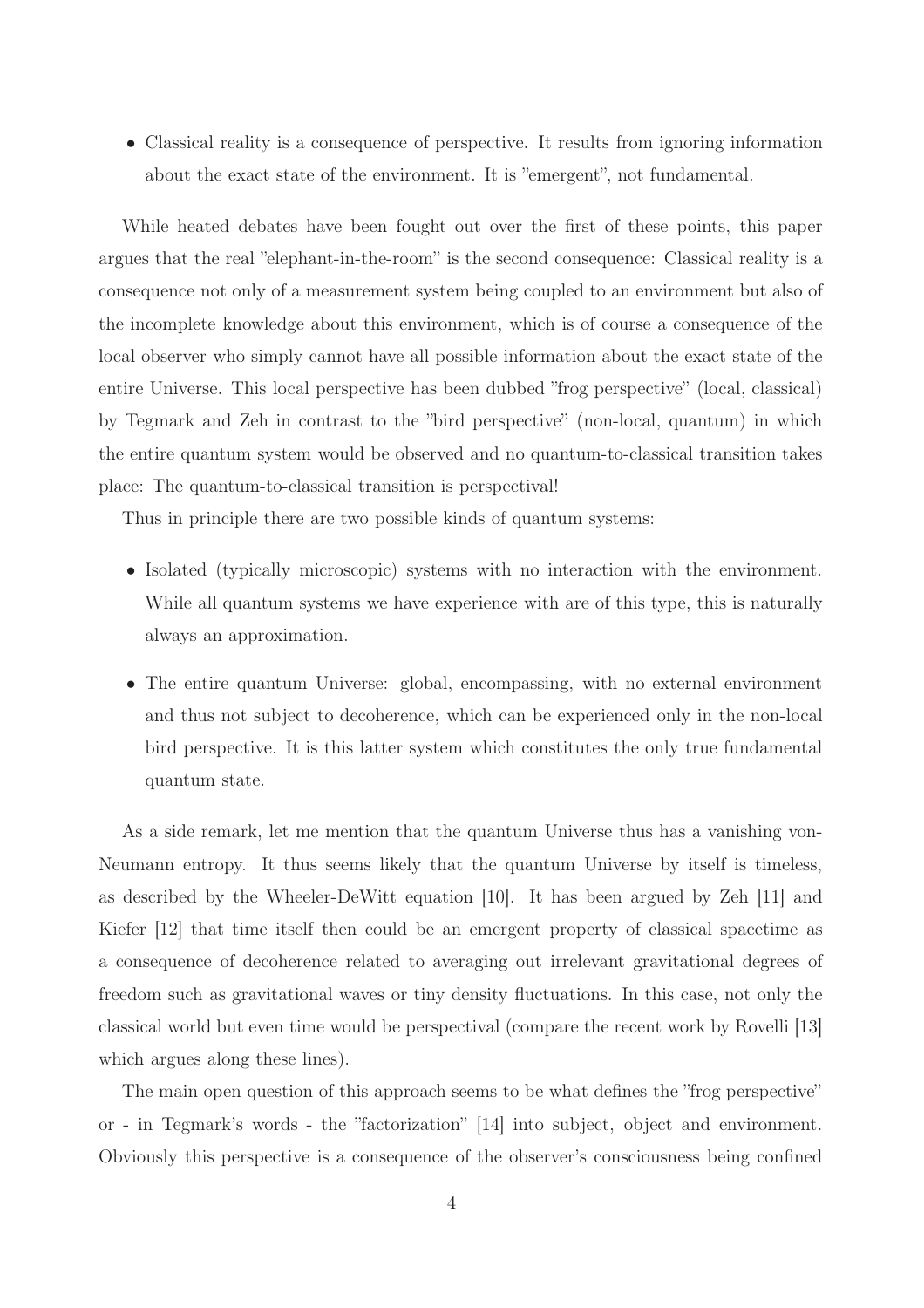to her cerebral cortex. But what defines the boundaries of this "cognitive self" without assuming a classical description and preferred basis beforehand? In the following we argue that the "frog perspective" may be a crucial prerequisite of consciousness itself.

Of course the phenomenon of consciousness is far from being understood. In the recent years however an interesting approach called "Integrated Information Theory" [15] has been developed by neuroscientist Giulio Tononi, which pursues a mathematical framework for evaluating the quality and quantity of consciousness based on properties of the corresponding information processing such as the irreducibility into subsets or "integration of information". While such a property reminds of entangled quantum systems, Max Tegmark has provided two important results which suggest that consciousness at least in the IIT framework can most probably be no quantum process:

- In [16] Tegmark estimated decoherence times of neurons and microtubules within the human brain and found that quantum superpositions decay on extremely fast time scales of the order of  $10^{-13} - 10^{-19}$  seconds.
- More recently Tegmark applied IIT to quantum systems and found that due to the free choice of the Hilbert space basis only an insufficient maximum integrated information of 0.25 bits can be obtained [14].

While these results are not unchallenged, we nevertheless thus adopt as a working hypothesis that consciousness should be understood as a classical algorithm operating in the cerebral cortex and defining the factorization into subject/conscious self, object and environment. In fact, taking Tononi and Tegmark seriously, consciousness seems to be emergent itself and only possible within a classical perspective. Consciousness may actually be a byproduct or even the trigger of the quantum-to-classical transition. It should be stressed here that there is not only one possible definition of "self". For example, biologist Francisco Varela has argued that organisms have to be understood as a "mesh of virtual selves" [17], including the cognitive or conscious self, the immune or body self and so on. As we claim here, it is of crucial importance to understand which self or selves define(s) the local perspective giving rise to decoherence and classical reality. Indeed, situations where the various selves do not coincide seem to be particularly interesting in this regard. Apart from autoimmune diseases in which Varela was mainly interested, such situations include altered states of consciousness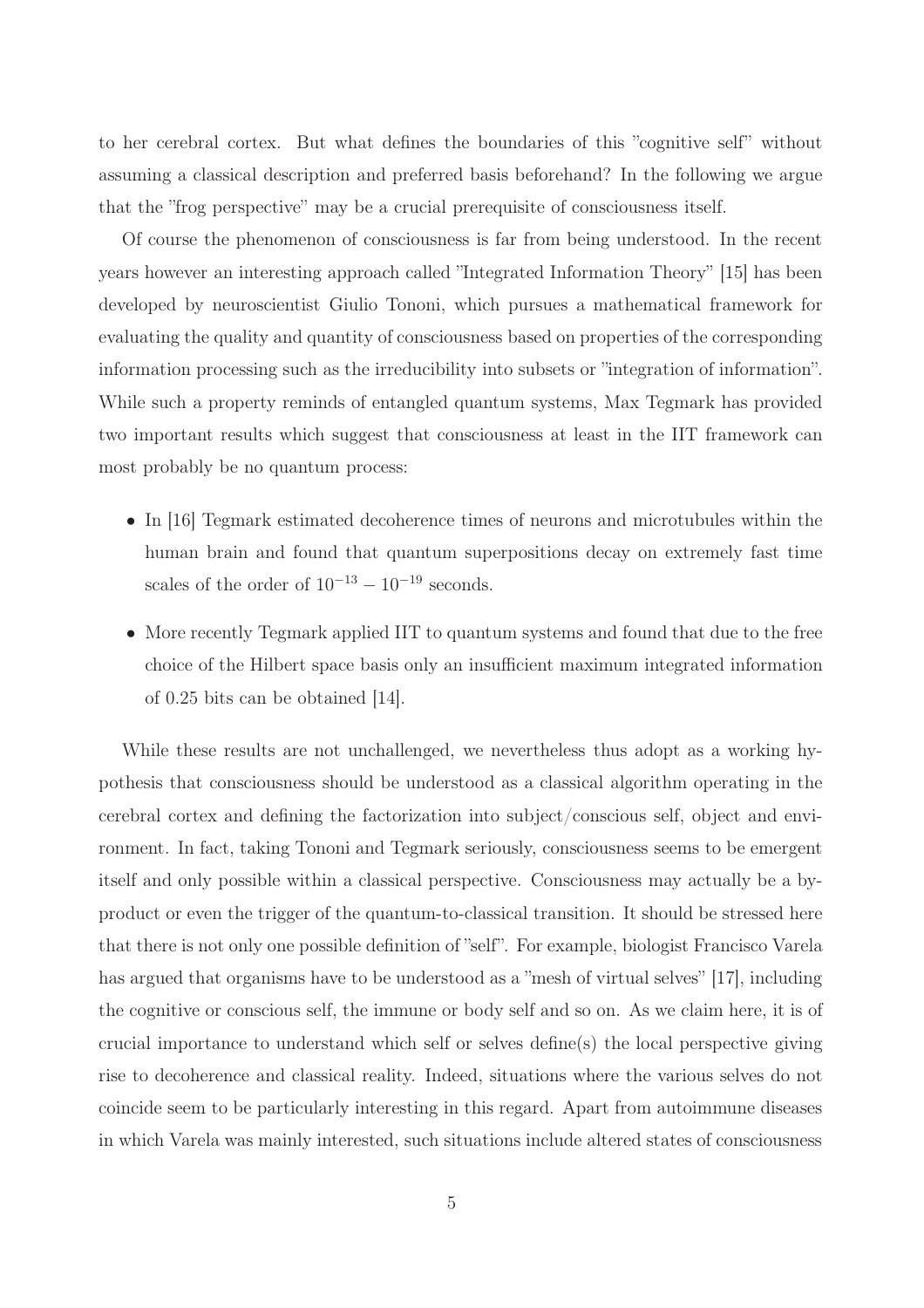such as hallucinogen intoxication (for example under the influence of lysergic acid diethylamide (LSD-25)) where probands report at least from a subjective perspective a dissolution of the mental self and subjective time within a non-local experience [18]. It seems that these impressions result from a distortion of the information filtering usually proceeding within the thalamus as a consequence of the intoxication. These aspects of hallucinogen experience exhibit interesting (anti-)parallels to the adoption of the local "frog perspective" triggering the quantum-to-classical transition: Conversely, here a classical, local self and possibly even time itself emerges, as a consequence of the neglect of information about the environment. Given these parallels it seems not to be too far-fetched to speculate whether the local algorithm constituting the conscious self gets so strongly coupled with the environment as a consequence of the hallucinogen intoxication that it is lifted to a less local perspective and in this way is able to experience some kind of "quantum holism". One should seriously scrutinize whether such considerations can easily be disregarded as "New-Age-Bullshit".

By adopting these ideas one could come to the fascinating conclusion that while the interpretation of quantum mechanics in general and the MWI in particular are notoriously difficult (if not impossible) to test in physics experiments, such tests may be possible in psychology. A simple setup could for example employ probands under the influence of LSD-25 performing quantum measurements (such as spin-up versus spin-down) on a computer screen, while an equally prepared control group deals with an equally looking interface connected to a classical simulation based on a random number generator. It is conceivable that the first group experiences quantum superpositions while the control group does not. Such a result could be understood as a strong evidence for the MWI and would dramatically affect the way we think about quantum mechanics and the quantum-to-classical transition, and even about reality itself.

## Acknowledgements

This work was inspired by discussions with H.D. Zeh, Claus Kiefer, Mathias Becker, Sinan Zeissner and Marc Wittmann as well as recent works by Max Tegmark. [14, 16].

<sup>[1]</sup> H. Everett, Relative state formulation of quantum mechanics, Rev. Mod. Phys. 29, 454 (1957).